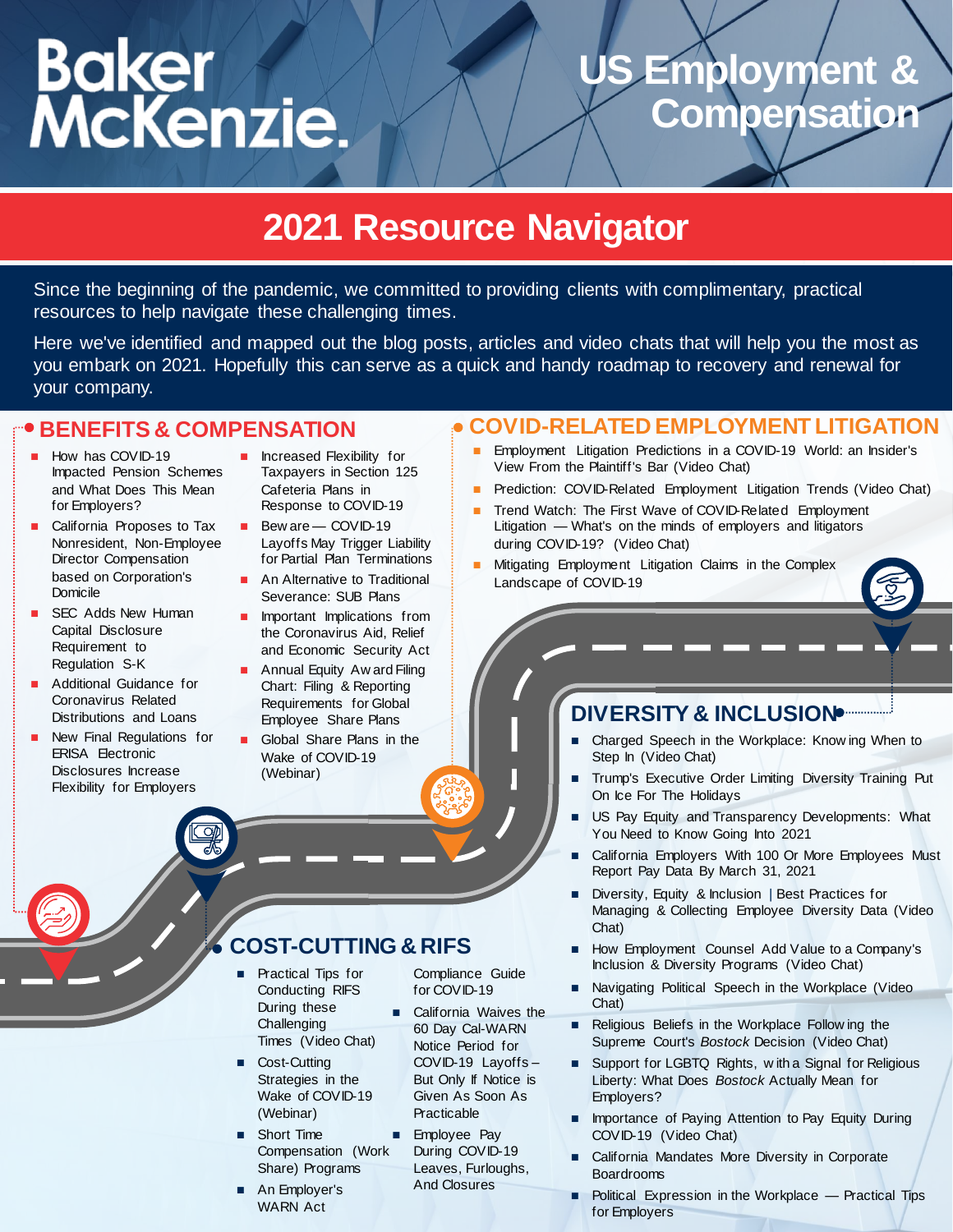## **DATA PRIVACY & PROTECTION**

- [Data Privacy Issues Related to COVID-19 Health Questionnaires](https://bakermckenzie.zoom.us/rec/play/tJ17c7utqW43G4eRtwSDUfIqW9XvL_qsgyZK_6cOykrnBiYLOwH0YroaYOA8dJP0jzKxyN07IkzxRZxY)  and Testing (Video Chat)
- [Employers: Protect Your Company IP While Employees Work](https://bakermckenzie.zoom.us/rec/play/7JR4JO6rqDs3GYDBswSDAKV_W461LP2sgyke_Pten0mxUnYLYACgZeNBZepWfRYVKG2mR2v7wkQjEQMD)  Remotely (Video Chat)
- [Protecting trade secrets in the rapid remote w orld -](https://insightplus.bakermckenzie.com/bm/dispute-resolution/international-protecting-trade-secrets-in-the-rapid-remote-world-10-specific-steps-to-take-now) 10 specific steps to take now (Video Chat)

#### **FFCRA(AND OTHER CHANGES TO LEAVE LAWS)**

- **FFCRA** and California's Supplemental Paid Sick Leave Expire December 31 — What Employers Need to Know
- [Don't get schooled by employee childcare issues; w hat you need](https://bakermckenzie.zoom.us/rec/play/7pN5c-msqDk3TNKU5gSDB_Z9W9TsJqms1nMb8_QNn0_mWyUCO1L0MuQTMOevA6m8Az7kyHttK6zt-4P7)  to know about leave law s as schools struggle w ith reopening (Video Chat)
- [Sw eeping Changes to the CFRA Could Entitle Employees to](https://www.theemployerreport.com/2020/11/sweeping-changes-to-the-cfra-could-entitle-employees-to-double-the-leave/)  Double the Leave
- [Larger Employers Must Act Quickly To Address California's New](https://www.theemployerreport.com/2020/09/larger-employers-must-act-quickly-to-address-californias-new-supplemental-paid-sick-leave-law-including-making-changes-to-paystubs-within-10-days/)  Supplemental Paid Sick Leave Law , Including Making Changes to Paystubs Within 10 Days
- [Back to School or Back to Home? Handling Leave Requests from](https://www.theemployerreport.com/2020/08/back-to-school-or-back-to-home-handling-leave-requests-from-employees-with-school-age-children/)  Employees w ith School-Age Children
- [New Q&As, New Streamlined Forms, and an RFI: the](https://www.theemployerreport.com/2020/07/new-qas-new-streamlined-forms-and-an-rfi-the-department-of-labor-publishes-more-covid-19-guidance-and-seeks-public-comment-on-the-fmla/)  Department of Labor Publishes More COVID-19 Guidance and Seeks Public Comment on the FMLA
- [COVID-19 Ushers in New Supplemental State and Local Paid](https://www.theemployerreport.com/2020/04/covid-19-ushers-in-new-supplemental-state-and-local-paid-sick-leave-requirements/)  [Sick Leave Requirements](https://f.datasrvr.com/fr1/120/58247/Law360_-_When_Coronavirus_Federal_Paid_Leave_And_The_NLRA_Collide.pdf)
- **Number Coronavirus, Federal Paid Leave And The NLRA Collide**
- DOL Says FFCRA Paid Leave is Not Available During Worksite Closures and Furloughs
- [New Guidance and Required Posters Issued by the DOL for Paid](https://www.theemployerreport.com/2020/03/new-guidance-and-required-posters-issued-by-the-dol-for-paid-sick-and-fmla-leave-under-the-families-first-coronavirus-response-act-ffcra/)  Sick and FMLA Leave under the Families First Coronavirus Response Act (FFCRA)
- [IRS, DOL and Treasury Issue Joint New s Release On Employer](https://www.theemployerreport.com/2020/03/irs-dol-and-treasury-issue-joint-news-release-on-employer-tax-credits-for-covid-19-paid-leave-obligations-under-the-ffcra/)  Tax Credits for COVID-19 Paid Leave Obligations Under The FFCRA
- [Paid Sick And Family Leave Under The](https://www.theemployerreport.com/2020/03/paid-sick-and-family-leave-under-the-families-first-coronavirus-response-act/)  Families First Coronavirus Response Act

## **GLOBAL EQUITY SERVICES**

- [Key Issues in Managing Equity Aw ards in](https://www.globalequityequation.com/2020/09/02/key-issues-in-managing-equity-awards-in-ma-transactions/)  M&A Transactions
- [Operating Share Plans During a Recession –](https://www.globalequityequation.com/2020/03/23/operating-share-plans-during-a-recession-what-to-expect-and-what-can-you-do/) What to Expect and What Can You Do?
- [Granting Equity Aw ards to PEO Employees](https://www.globalequityequation.com/2020/01/28/granting-equity-awards-to-peo-employees/)
- [IRS Procedural Update Provides Relief from](https://www.thecompensationconnection.com/2020/07/15/irs-procedural-update-provides-relief-from-onerous-next-day-rule-for-equity-awards/)  Onerous Next-Day Rule for Equity Aw ards
- **Nour Stock Aw ard Payroll Tax Administration May** Not Comply With New IRS Guidance
- [Reminder: The Updated ISS Gender Diversity](https://www.thecompensationconnection.com/2020/02/20/reminder-the-updated-iss-gender-diversity-policy-is-effective-as-of-february-1-2020/)  Policy is Effective as of February 1, 2020
- [Equity Aw ards and the Alternative Workforce](https://f.datasrvr.com/fr1/820/31991/Equity_Awards_and_the_Alternative_Workforce.pdf)

#### **HEALTH & SAFETY**

- Workplace Safety | Practical Tips for COVID-19 Notifications (Video Chat)
- **[Employee Testing & Screening Update —](https://bakermckenzie.zoom.us/rec/play/u5V-JOyvrTw3GoDDtASDAqV5W420J_ms0iMfqPcEzBm9BndRMwX3b7MVauo6Bu_5_fXh_DZH33xXBvae) What Can and** Can't Employers Do (Video Chat)
- [ICYMI Part 2: Employee Testing & Screening Update —](https://video.bakermckenzie.com/embed?id=b6ad2c32-3285-4423-acc4-9e6754185948) What Can and Can't Employers Do (Video Chat)
- Masks Unmasked What Employers Need to Know [About Face Coverings \(Video Chat\)](https://video.bakermckenzie.com/embed?id=53d3f6e8-946e-410d-9f45-a23e87c3eef5)
- **Employee Testing for COVID-19: What Works Now for** Your Worksite?
- [OSHA Guidance on Wearing Masks in the Workplace](https://www.theemployerreport.com/2020/06/osha-guidance-on-wearing-masks-in-the-workplace/)
- [Face Coverings: Q&A for US Employers](https://www.theemployerreport.com/2020/05/face-coverings-qa-for-us-employers/)
- [Quick Check on Temp Checks](https://www.theemployerreport.com/2020/05/quick-check-on-temp-checks/)
- **Nhat If an Employee Refuses to Take** Co-Workers' Temperatures?
- **The EEOC Updates Its Guidance on Temperature** [Checks and Medical Inquiries During The COVID-19](https://www.theemployerreport.com/2020/03/the-eeoc-updates-its-guidance-on-temperature-checks-and-medical-inquiries-during-the-covid-19-pandemic/)  Pandemic
- Breaking New s: CDC Shortens Recommended [Quarantine to Either 7 or 10 Days in Certain Cases](https://www.theemployerreport.com/2020/12/breaking-news-cdc-shortens-recommended-quarantine-to-either-7-or-10-days-in-certain-cases/)

#### **IMMIGRATION & EMPLOYEE TRAVEL**

- North America: Are Your Employees Considering [Year-End Travel? Here's What Your Company and](https://video.bakermckenzie.com/embed?id=da49404c-8877-4c13-a4be-441a269e45bd)  They Should Know (Video Chat)
- [H-1B and PERM Programs](https://bakerxchange.com/rv/ff006ba87cd9fb2e22853a594a428f552e11e24b)
- Quick Checklist of Considerations for Business Travel Right Now
- [Global Immigration & Mobility Quarterly Update |](https://www.theemployerreport.com/2020/09/the-global-employer-global-immigration-mobility-quarterly-update-september-2020/)  September 2020
- Quarantine Requirements for When Your [Employees Travel to Hotspots \(Video Chat\)](https://video.bakermckenzie.com/embed?id=52a47621-3371-40f5-8293-738ca9db0c8e)
- [Navigating Employee Travel in a Maze of State and](https://www.theemployerreport.com/2020/08/navigating-employee-travel-in-a-maze-of-state-and-local-quarantine-orders-and-travel-advisories/)  Local Quarantine Orders and Travel Advisories
- **10 Questions To Ask Before Managing** Form I-9s Electronically
- **US Immigration Considerations During the** Pandemic (Video Chat)
- Companies Must Prep For More DOJ Probes To Protect US Workers
- [The Global Employer: Global Immigration & Mobility](https://bakerxchange.com/rv/ff006370e39c274a14ed42ad4d4f85cd04e3d6f1)  Quarterly Update | June 2020
- Looking forw ard How a new US administration [could change business immigration](https://insightplus.bakermckenzie.com/bm/employment-compensation/united-states-looking-forward-how-a-new-administration-could-change-business-immigration)